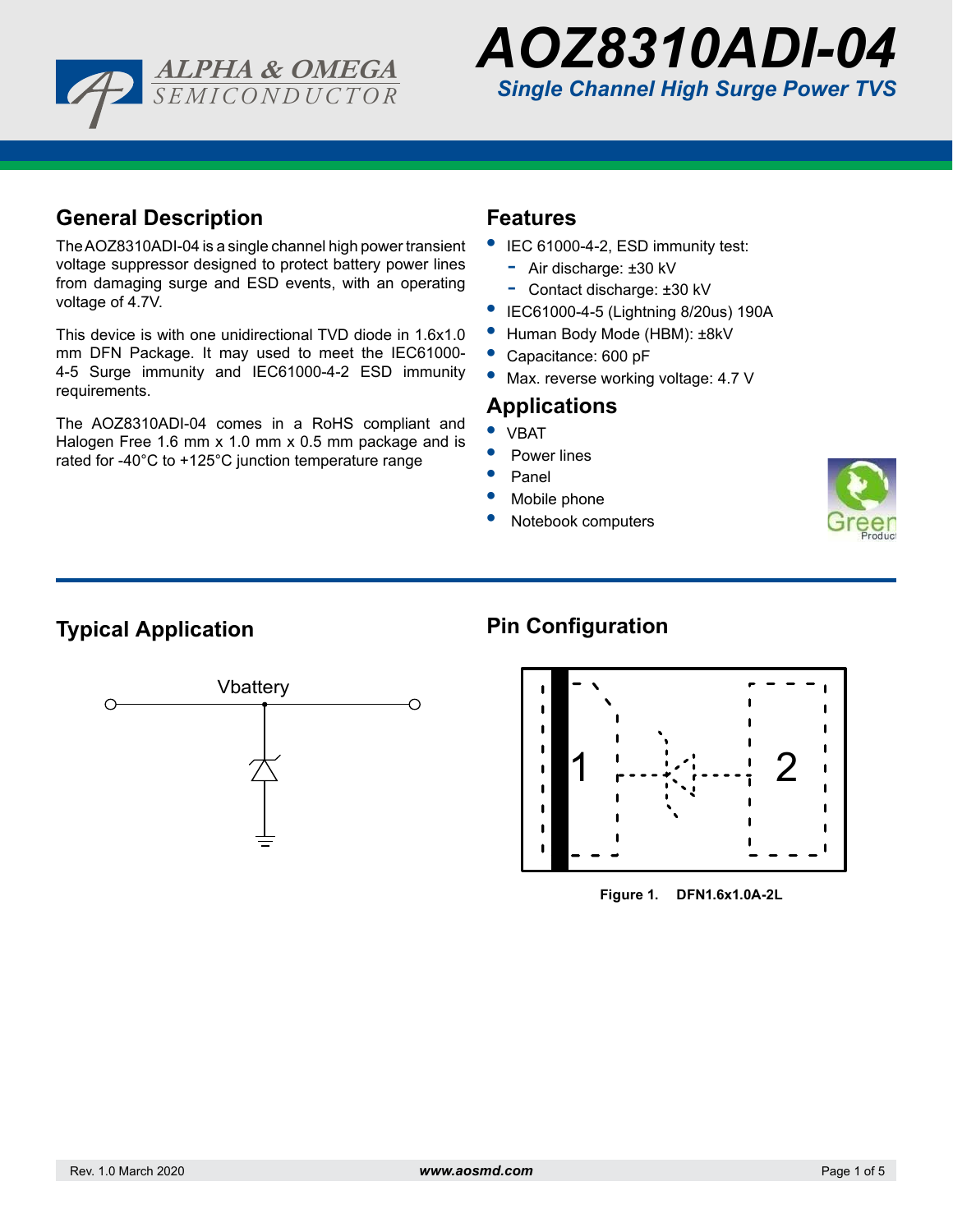

## **Ordering Information**

| <b>Part Number</b> | <b>Ambient Temperature Range</b> | Package        | <b>Environmental</b> |
|--------------------|----------------------------------|----------------|----------------------|
| AOZ8310ADI-04      | -40°C to +125°C                  | DFN1.6x1.0A-2L | Green Product        |



AOS Green Products use reduced levels of Halogens, and are also RoHS compliant. Please visit www.aosmd.com/media/AOSGreenPolicy.pdf for additional information.

## **Absolute Maximum Ratings**

Exceeding the Absolute Maximum ratings may damage the device.

| Parameter                                             | Rating                                |  |  |
|-------------------------------------------------------|---------------------------------------|--|--|
| $V1-V2$                                               | 4.7V                                  |  |  |
| Peak Pulse Current ( $I_{PP}$ ), $tP = 8/20 \mu s$    | 190A                                  |  |  |
| Peak Pulse Power (P <sub>PP</sub> ), $tP = 8/20\mu s$ | 1500W                                 |  |  |
| Storage Temperature (T <sub>S</sub> )                 | -65 $^{\circ}$ C to +150 $^{\circ}$ C |  |  |
| ESD Rating per IEC61000-4-2, Contact <sup>(1)</sup>   | ±30kV                                 |  |  |
| ESD Rating per IEC61000-4-2, Air(1)                   | ±30kV                                 |  |  |
| ESD Rating per Human Body Model <sup>(2)</sup>        | ±8kV                                  |  |  |

#### **Notes:**

1. IEC 61000-4-2 discharge with C<sub>Discharge</sub> = 150pF, R<sub>Discharge</sub> = 330 $\Omega$ 

2. Human Body Discharge per MIL-STD-883, Method 3015 CDischarge = 100 pF, RDischarge = 1.5Ω

### **Maximum Operating Ratings**

| <b>Parameter</b>       | Rating              |
|------------------------|---------------------|
| $(T_J)$                | $\cdot$ 125° $\cap$ |
| Junction Temperature ( | -40°C to            |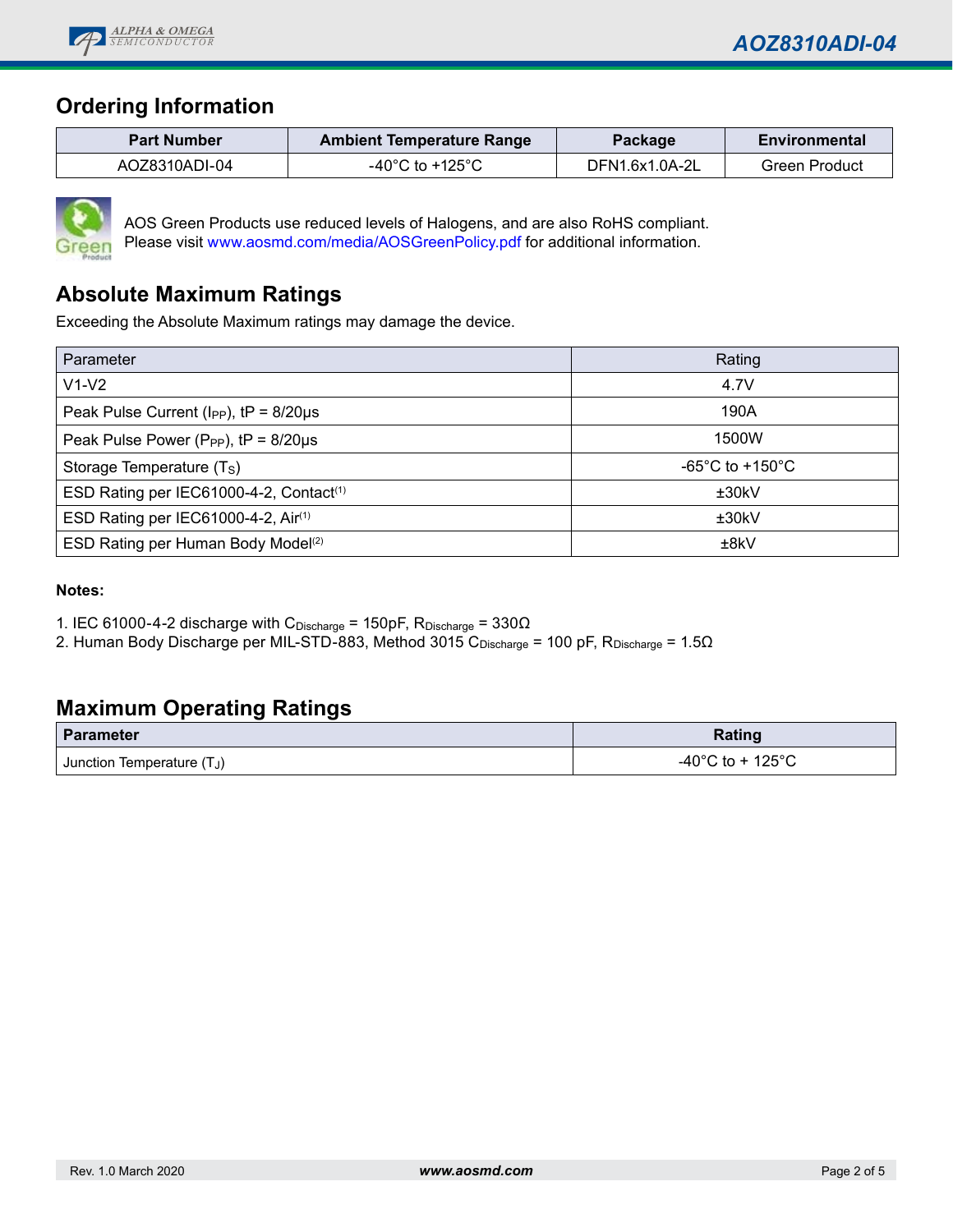

## **Electrical Characteristics**

TA = 25°C unless otherwise specified. Pin 1 to Pin 2.



| <b>Symbol</b>    | <b>Parameter</b>                                               | <b>Conditions</b>                 | Min. | Typ.          | Max. | <b>Units</b> |
|------------------|----------------------------------------------------------------|-----------------------------------|------|---------------|------|--------------|
| V <sub>RWM</sub> | Reverse Working Voltage                                        |                                   |      |               | 4.7  | $\vee$       |
| $V_{BR}$         | Reverse Breakdown Voltage                                      | $l = 1mA$                         | 4.8  | 6             | 7    | V            |
| 'R               | Reverse Leakage Current                                        | Max. V <sub>RWM</sub>             |      |               |      | μA           |
| $V_F$            | Forward Bias Voltage                                           | $V_F = 15mA$                      |      | 0.85          |      | V            |
| $V_{CL}$         | Clamping Voltage <sup>(3)</sup><br>(IEC61000-4-5 Surge 8/20µs) | $I_{PP} = 10A$<br>$I_{PP} = -10A$ |      | 5.5<br>$-1.3$ |      | V            |
|                  |                                                                | $IPP = 190A$<br>$I_{PP} = -190A$  |      | 8.5<br>$-5.5$ |      | V            |
| C                | Junction Capacitance <sup>(3)</sup>                            | $V_{1-2} = 0V$ , f = 1MHz         |      | 600           |      | pF           |

#### **Notes:**

3. These specifications are guaranteed by design and characterization.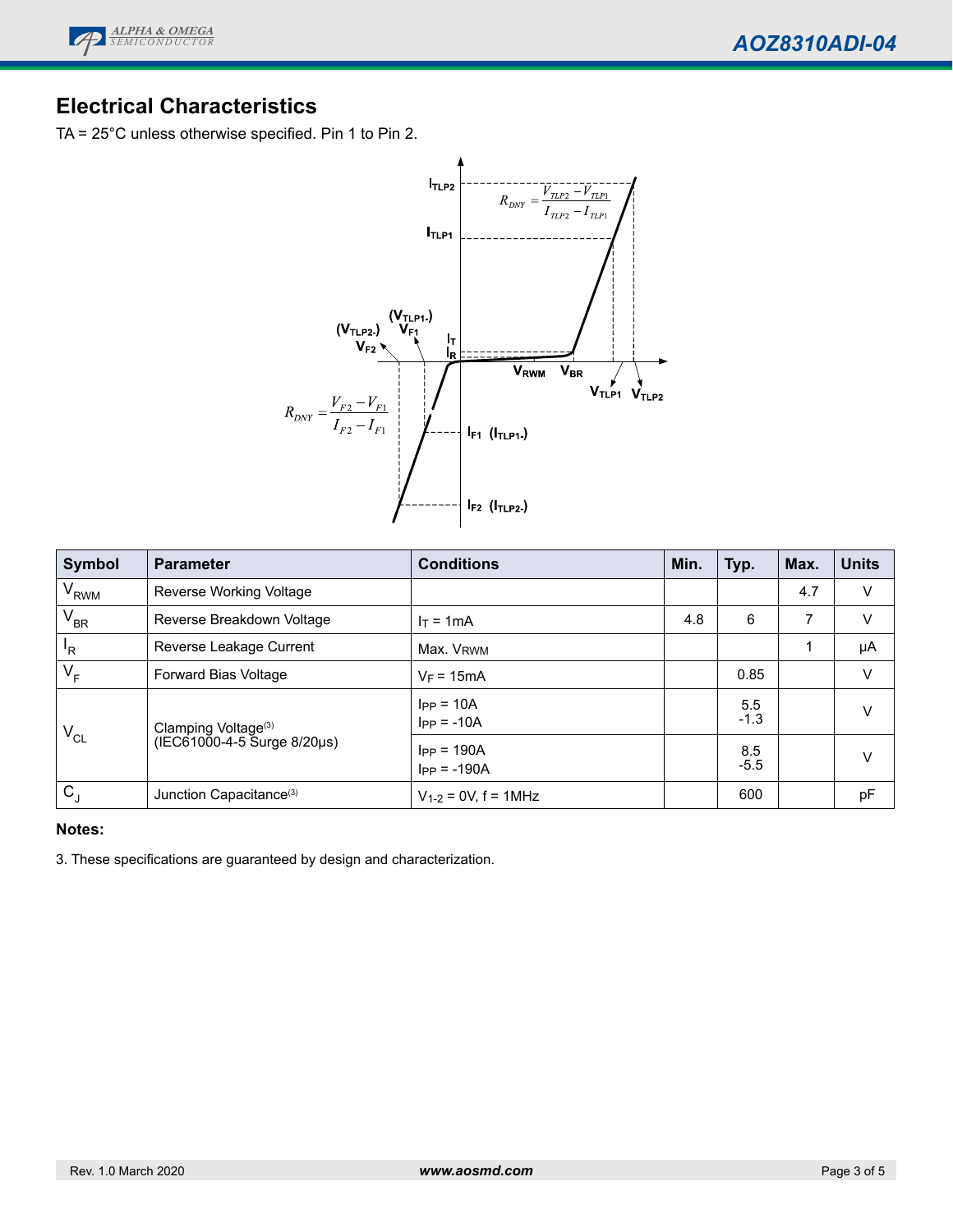

# **Typical Characteristics**





**Positive IEC61000-4-5 Surge 8/20us** 10 Clamping Voltage (V) **Clamping Voltage (V)** 8 6 4 2 0 0 50 100 150 200 250 **Peak Pulse Current, IPP (A)**